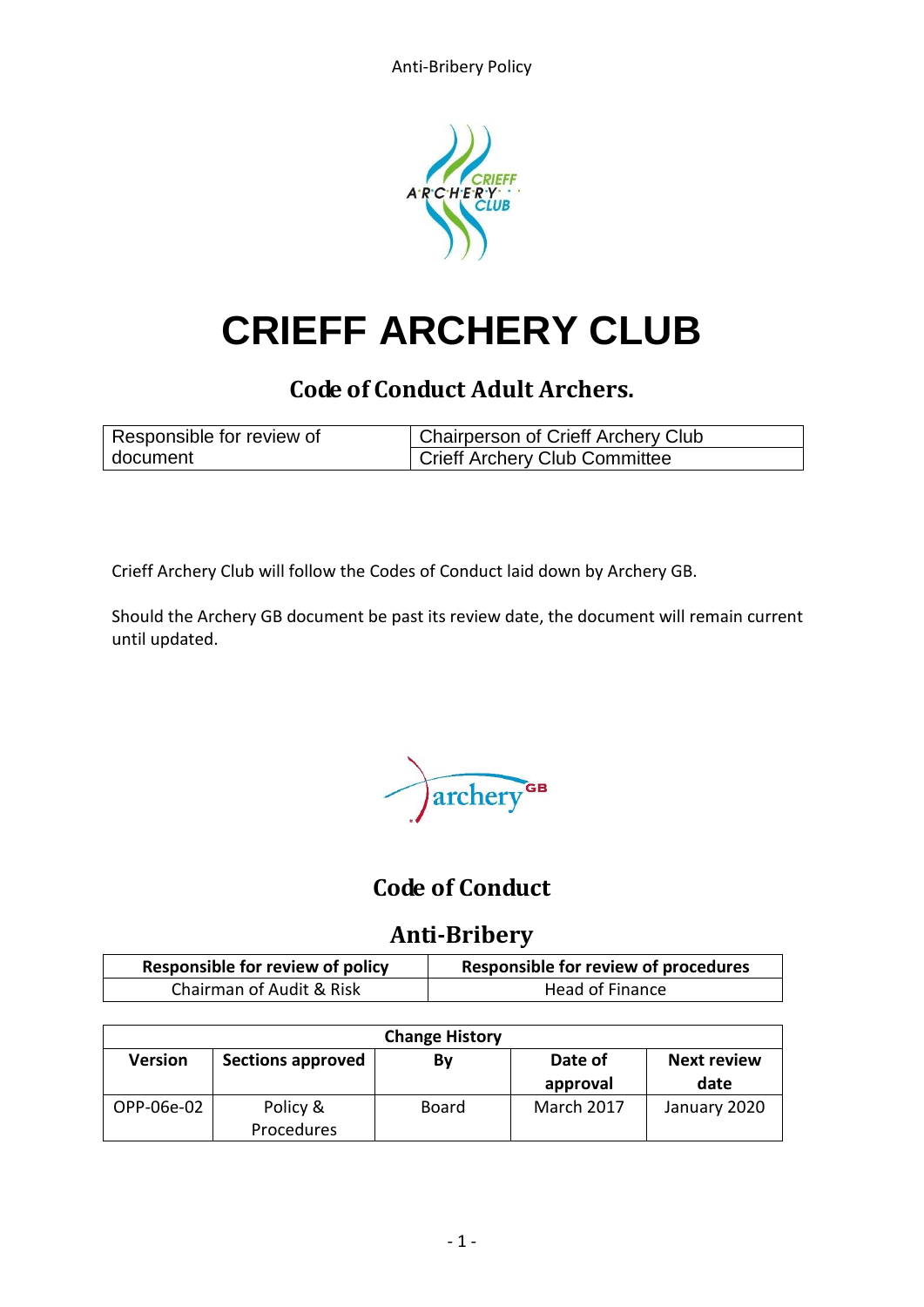# **Policy**

Archery GB has a zero-tolerance attitude to Bribery and will conduct all of its business in accordance with the Bribery Act 2010. All activities will be carried out in an honest and ethical manner and will apply to both employed and voluntary personnel when representing Archery GB.

The penalties for committing a crime under the Act are a maximum of 10 years' imprisonment, along with an unlimited fine, and the potential for the confiscation of property under the [Proceeds of Crime Act 2002,](https://en.wikipedia.org/wiki/Proceeds_of_Crime_Act_2002) as well as the disqualification of directors under the [Company Directors Disqualification Act 1986.](https://en.wikipedia.org/wiki/Company_Directors_Disqualification_Act_1986)

Archery GB are committed to implementing effective systems and procedures and enforcing them to counter bribery.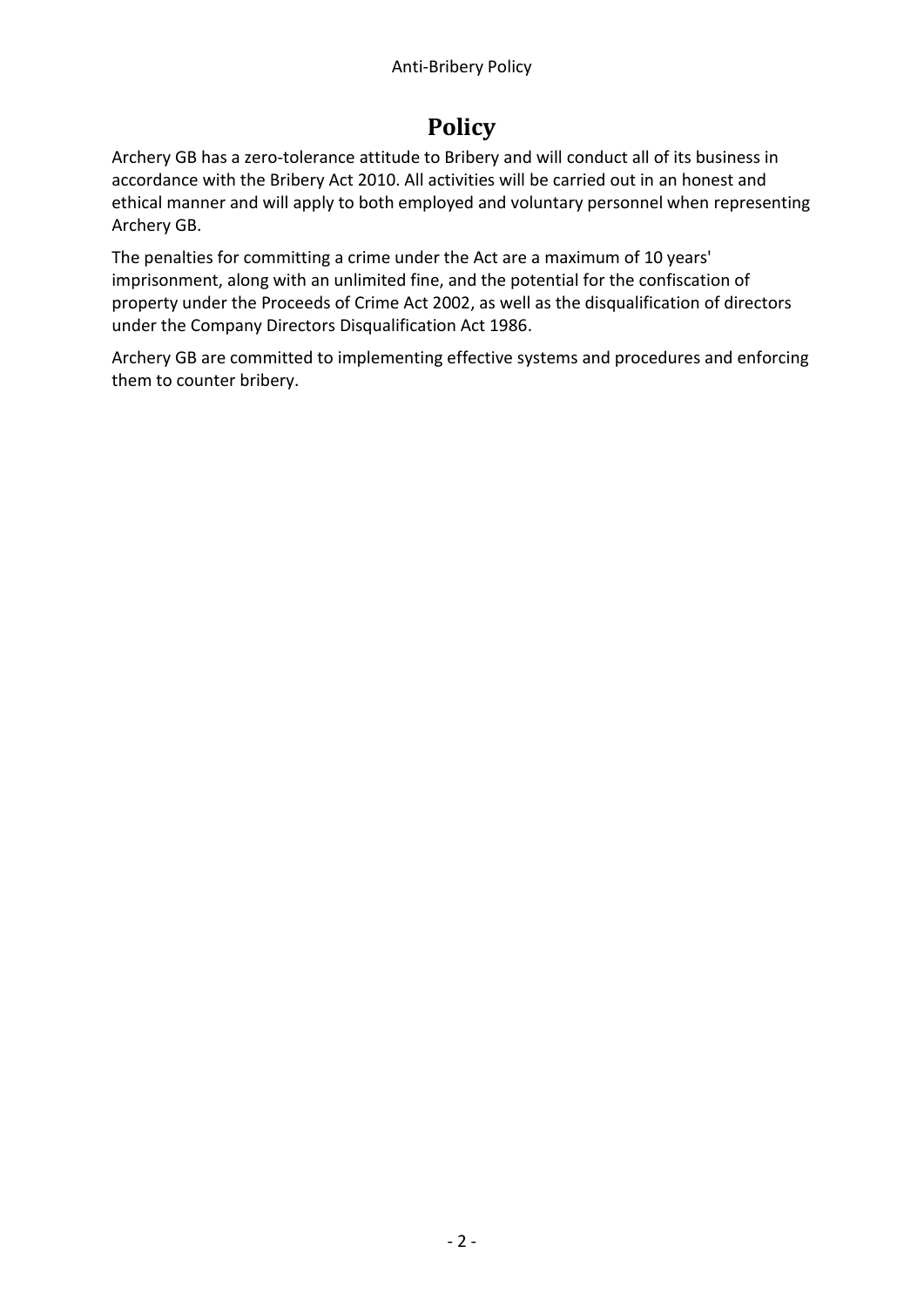### **Procedures**

#### **Scope of the Policy**

#### **This Policy applies to:**

- All personnel whether full time, part time or temporary;
- All Voluntary personnel who have a position of authority within Archery GB;
- Any consultants doing commissioned work for Archery GB;
- Any contractors undertaking work for Archery GB; or
- Any other person providing services to Archery GB

For the purposes of this document the term 'colleagues' will include the above.

#### **What is a Bribe**

A bribe is a financial inducement or other advantage offered or given:

- To or from any person to persuade them to/or reward them for performing their duties improperly;
- To or from any public official with the intention of influencing that or other official in performing their duties; or
- To or from World Archery or any member county of World Archery with the intention of influencing that or other official in performing their duties.

#### **Gifts and Hospitality**

This policy does not prohibit giving and receiving promotional gifts of low value to a maximum of £50 sterling and normal and appropriate hospitality. To ensure openness & transparency all hospitality & entertainment offered / received must be recorded in the hospitality & entertainment register maintained by the CEO.

We will not provide gifts or hospitality with the intention of persuading anyone to act improperly or to influence an official in the performance of his/her duties.

#### **Facilitation payments and kickbacks**

We do not make and will not accept facilitation payments or "kickbacks" of any kind. Facilitation payments are typically small, unofficial payments made to secure or expedite a routine action by any official. Kickbacks are typically payments made in return for a business favour or advantage. All colleagues must avoid any activity that might lead to, or suggest, that a facilitation payment or kickback will be made or accepted by us.

#### **Donations**

We do not make contributions of any kind to political parties. No charitable donations will be made for the purpose of gaining any commercial advantage.

#### **Record Keeping**

We will keep financial records and have appropriate internal controls in place which will evidence the business reason for making payments to third parties.